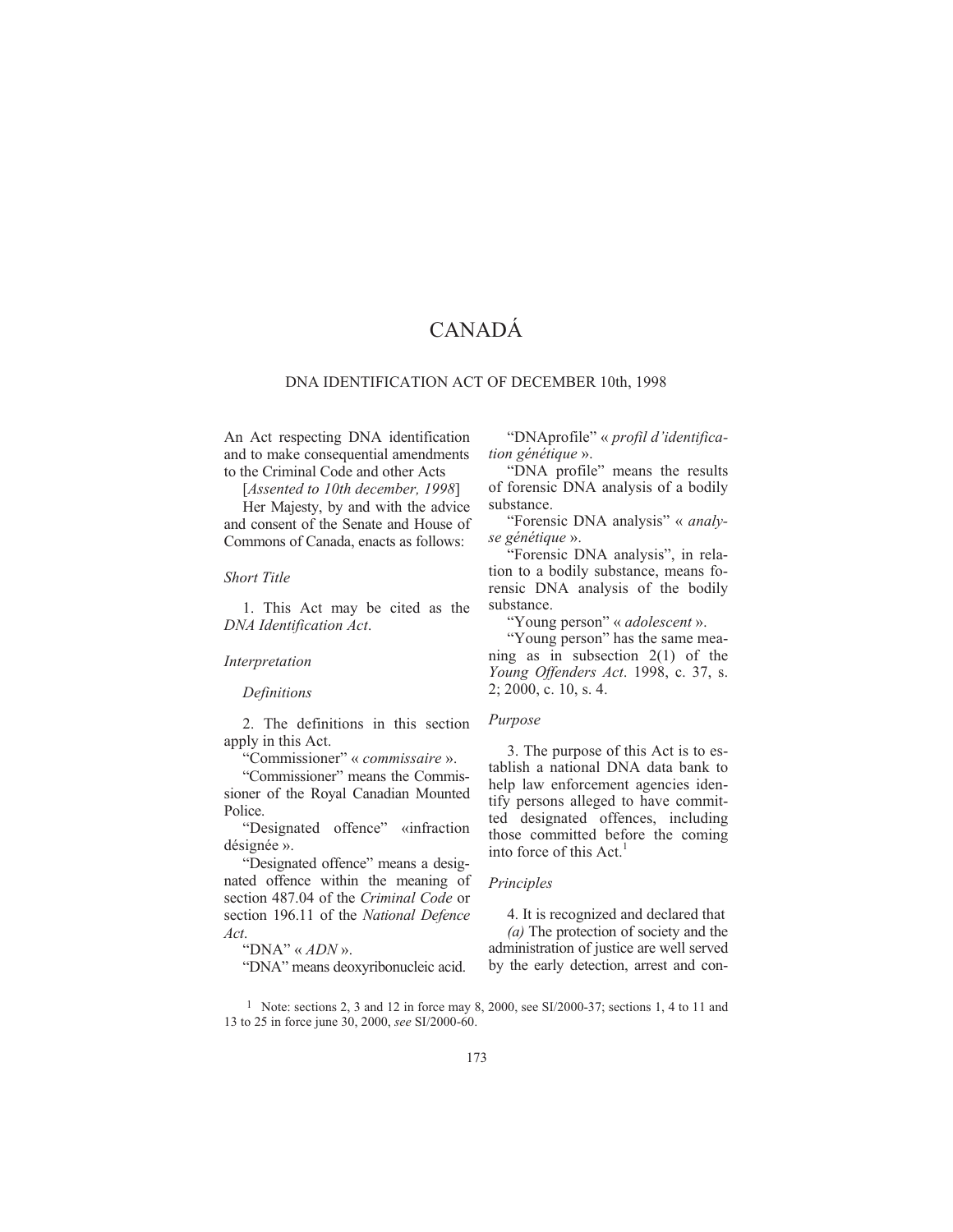viction of offenders, which can be facilitated by the use of DNA profiles.

*(b)* The DNA profiles, as well as samples of bodily substances from which the profiles are derived, may be used only for law enforcement purposes in accordance with this Act, and not for any unauthorized purpose; and

*(c)* To protect the privacy of individuals with respect to personal information about themselves, safeguards must be placed on:

(i) The use and communication of, and access to, DNA profiles and other information contained in the national DNA data bank, and

(ii) The use of, and access to, bodily substances that are transmitted to the Commissioner for the purposes of this Act. 1998, c. 37, s. 4; 2000, c. 10, s. 5.

# *National DNA Data Bank*

# *Establishment*

5. *(1)* The Solicitor General of Canada shall, for criminal identification purposes, establish a national DNA data bank, consisting of a crime scene index and a convicted offenders index, to be maintained by the Commissioner.

# *Commissioner's Duties*

(2) The Commissioner's duties under this Act may be performed on behalf of the Commissioner by any person authorized by the Commissioner to perform those duties.

# *Crime Scene Index*

(3) The crime scene index shall contain DNA profiles derived from bodily substances that are found:

*(a)* At any place where a designated offence was committed.

*(b)* On or within the body of the victim of a designated offence.

*(c)* On anything worn or carried by the victim at the time when a designated offence was committed.

*(d)* On or within the body of any person or thing or at any place associated with the commission of a designated offence.

## *Convicted Offenders Index*

*(4)* The convicted offenders index shall contain DNA profiles derived from bodily substances described in subsection 487.071(1) of the Criminal Code, subsection 196.22(1) of the National Defence Act.

# *Other Information*

*(5)* In addition to the DNA profiles referred to in subsections (3) and (4), the DNA data bank shall contain, in relation to each of the profiles, information from which can be established.

*(a)* In the case of a profile in the crime scene index, the case number of the investigation associated with the bodily substance from which the profile was derived; and

*(b)* In the case of a profile in the convicted offenders index, the identity of the person from whose bodily substance the profile was derived. 1998, c. 37, s. 5; 2000, c. 10, s. 6.

## *Communication of Information*

6. *(1)* On receipt of a DNA profile that is transmitted under subsection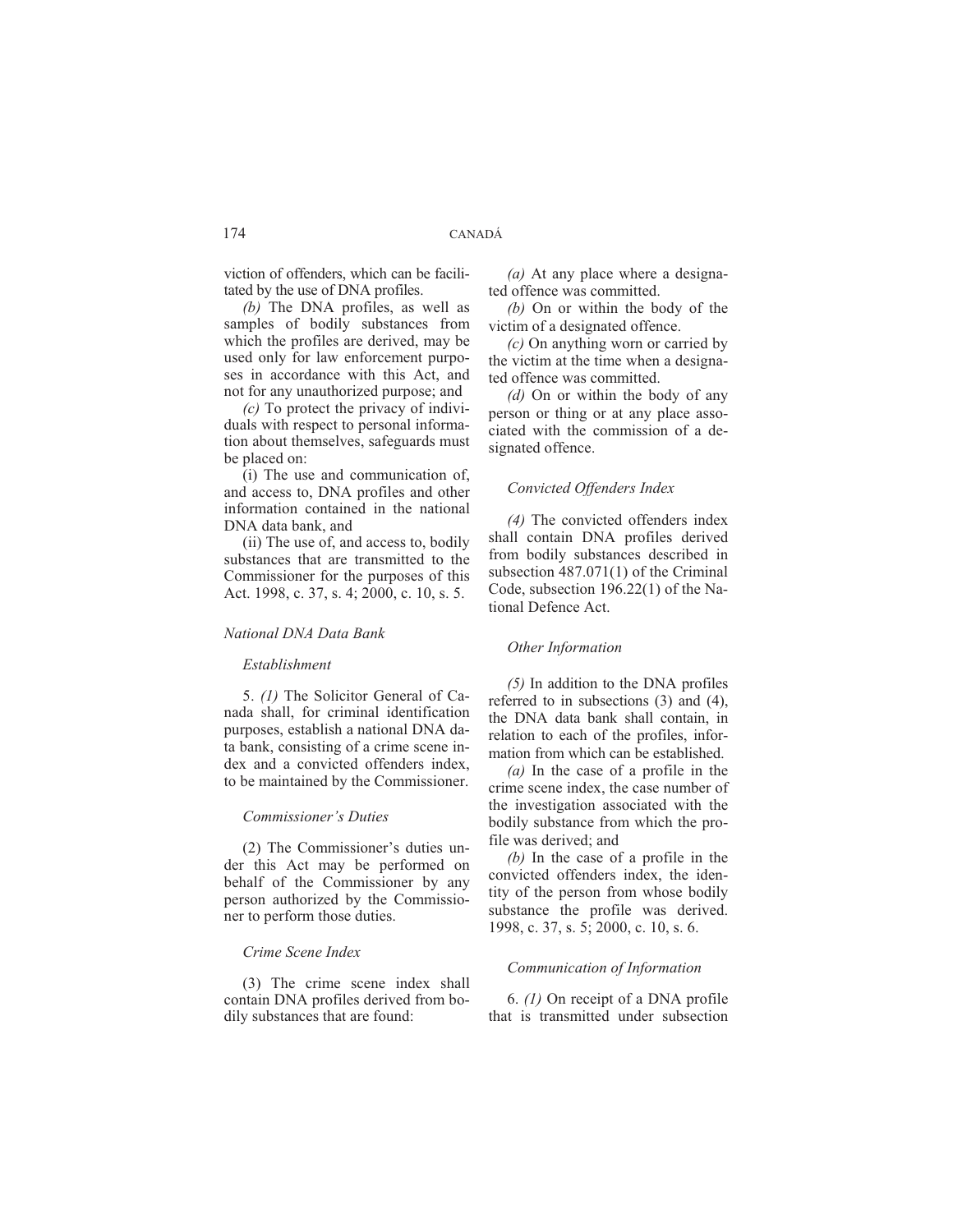487.071(1) of the *Criminal Code*, subsection 196.22 (1) of the *National Defence Act* or subsection 10 (3) for entry in the DNA data bank, the Commissioner shall compare it with the DNA profiles in the data bank in order to determine whether it is already contained in the data bank and may then communicate, for the purposes of the investigation or prosecution of a criminal offence, the following information to any Canadian law enforcement agency or laboratory that the Commissioner considers appropriate:

*(a)* Whether the DNA profile is already contained in the data bank; and

*(b)* Any information, other than the DNA profile itself, that is contained in the data bank in relation to that DNA profile.

#### *Authorized Users*

*(2)* Information as to whether a person's DNA profile is contained in the convicted offenders index may be communicated to an authorized user of the automated criminal conviction records retrieval system maintained by the Royal Canadian Mounted Police.

#### *Foreign Law Enforcement Agencies*

*(3)* On receipt of a DNA profile from the government of a foreign state, an international organization established by the governments of states or an institution of any such government or international organization, the Commissioner may compare the DNA profile with those in the DNA data bank in order to determine whether it is already contained in the data bank and may then communicate information referred to in subsection (1) to that government, international organization or institution.

## *Communication of DNA Profile*

*(4)* The Commissioner may, on the request of a law enforcement agency in the course of the investigation of a designated offence, communicate a DNA profile contained in the crime scene index to the government of a foreign state, an international organization established by the governments of states or an institution of any such government or international organization.

### *Agreement or Arrangement*

*(5)* Subsections (3) and (4) apply only if the Government of Canada or one of its institutions has entered into an agreement or arrangement, in accordance with paragraph 8(2)(*f*) of the *Privacy Act*, with that government, international organization or institution, as the case may be, authorizing the communication solely for the purposes of the investigation or prosecution of a criminal offence.

#### *Unauthorized Use*

*(6)* No person who receives a DNA profile for entry in the DNA data bank shall use it or allow it to be used other than for the purposes of the administration of this Act.

## *Unauthorized Communication*

*(7)* No person shall, except in accordance with this section, communicate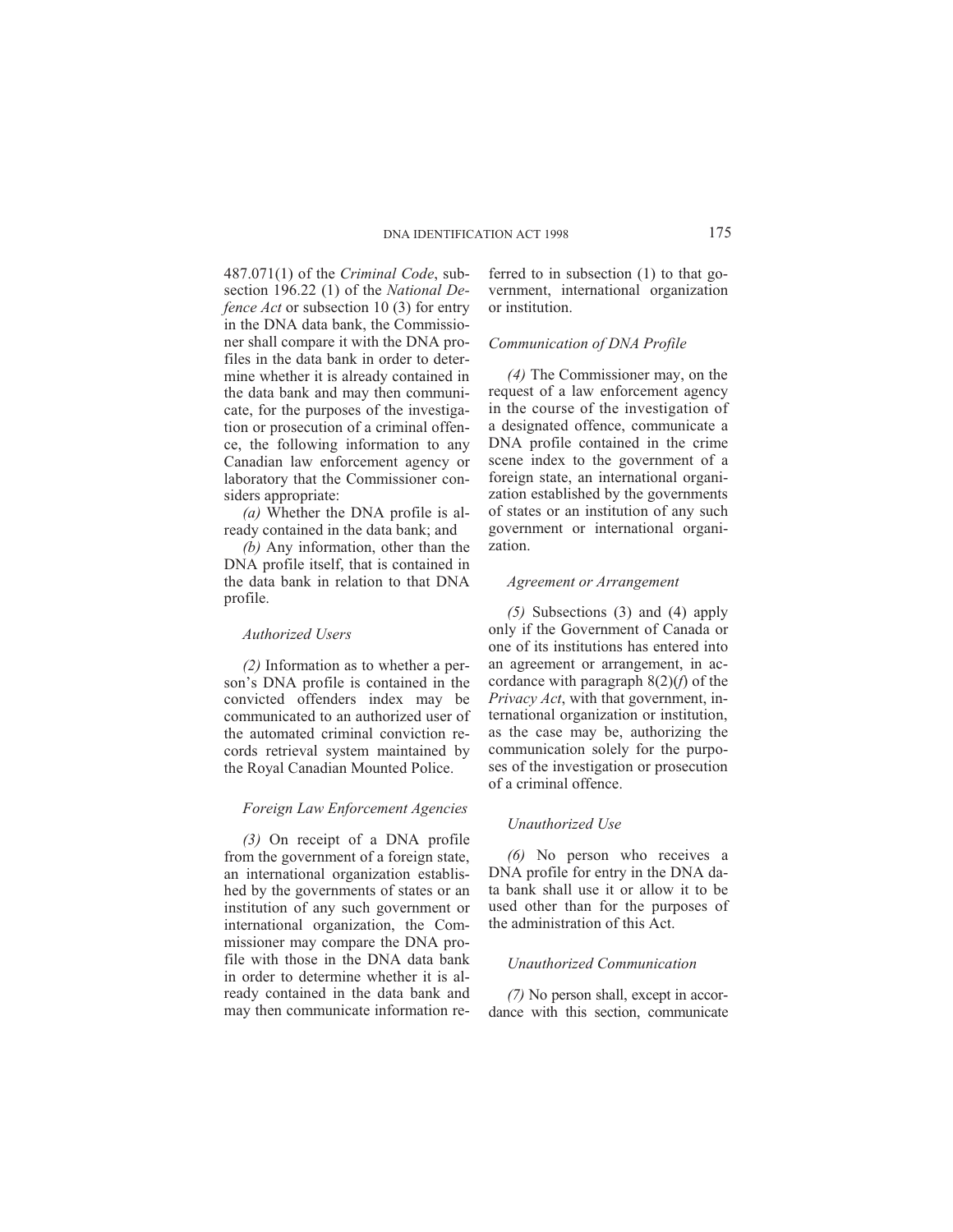or allow to be communicated a DNA profile that is contained in the DNA data bank or information that is referred to in subsection (1). 1998, c. 37, s. 6; 2000, c. 10, s. 7.

# *Access to Information*

*7.* Access to information contained in the DNA data bank may be granted to

*(a)* Any person or class of persons that the Commissioner considers appropriate for the purposes of the proper operation and maintenance of the DNA data bank.

*(b)* The personnel of any laboratories that the Commissioner considers appropriate for training purposes.

## *Unauthorized use of Information*

8. No person to whom information is communicated under subsection 6(1) or who has access to information under paragraph 7(*a*) or (*b*) shall use that information other than for the purposes referred to in that subsection or those paragraphs.

## *Crime Scene Index*

8.1 Access to the information in the crime scene index shall be permanently removed, in accordance with any regulations that may be made under this Act, if the information relates to a DNA profile derived from a bodily substance of:

*(a)* A victim of a designated offence that was the object of the relevant investigation.

*(b)* A person who has been eliminated as a suspect in the relevant investigation.

## *Information to be Kept Indefinitely*

9. *(1)* Subject to subsection (2), section 9.1 and the *Criminal Records Act*, information in the convicted offenders index shall be kept indefinitely.

# *Access to Information to be Permanently Removed*

*(2)* Access to the following information in the convicted offenders index shall be permanently removed without delay after.

*(a)* In the case of information in relation to a person who has been convicted of a designated offence, the conviction is quashed and a final acquittal entered.

*(b)* In the case of information in relation to a person who has been discharged under section 730 of the *Criminal Code* of a designated offence.

(i) The expiry of one year after the person is discharged absolutely, unless the person is convicted during that year of another offence.

(ii) The expiry of three years after the person is discharged conditionally, unless the person is convicted during those three years of another offence.

*(c)* to (*e*) [Repealed, 2000, c. 10, s. 8]. 1998, c. 37, s. 9; 2000, c. 10, s. 8.

# *Young Offenders, Access to Information Removed*

9.1 *(1)* Access to information in the convicted offenders index in relation to a young person who has been found guilty of a designated offence under the *Young Offenders Act* shall be permanently removed without delay when the last part of the record in relation to the same offence is required to be destroyed under subsection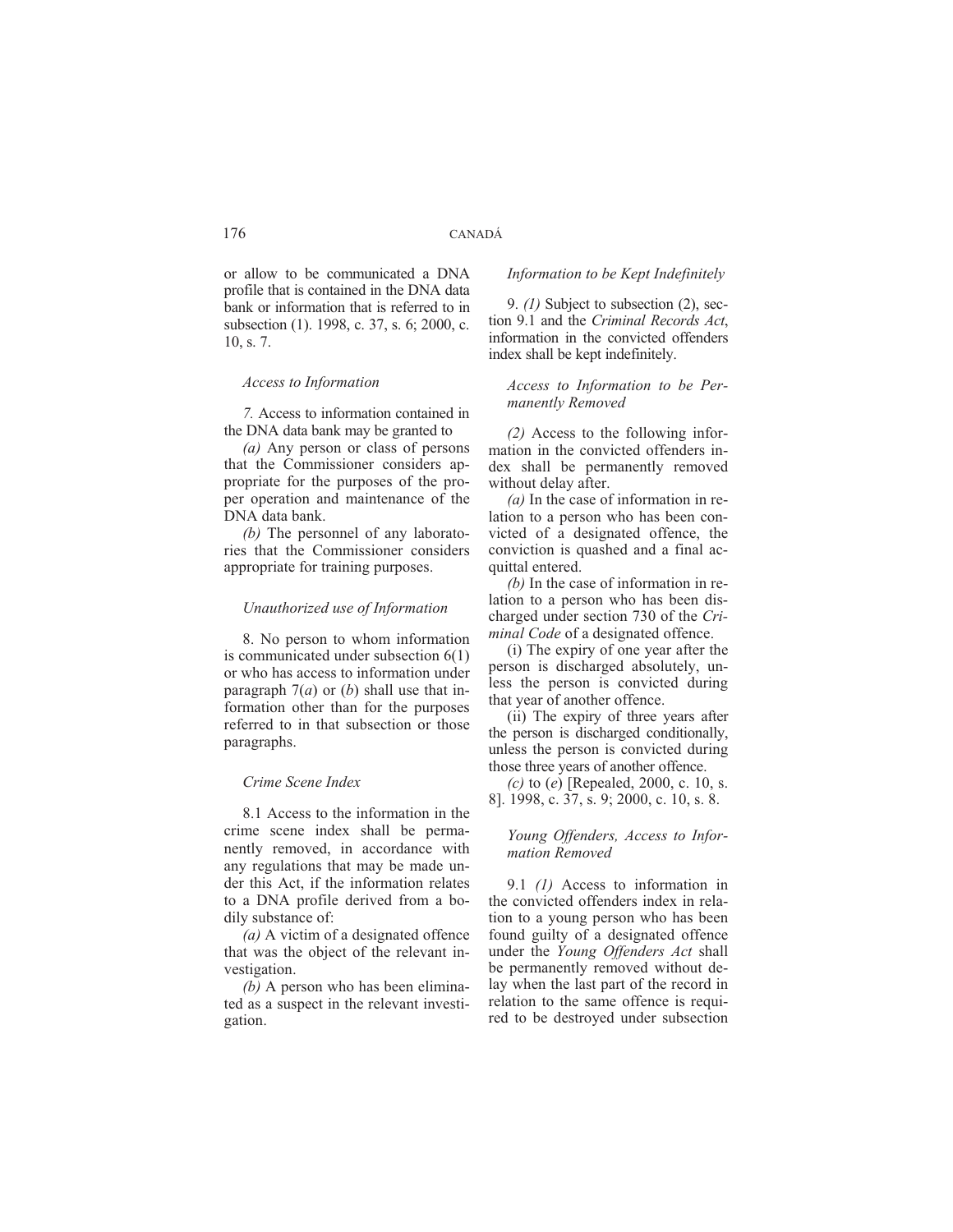45(2), 45.02(3) or 45.03(3) of the *Young Offenders Act*.

#### *Exception*

*(2)* Section 9 nevertheless applies to information in the convicted offenders index in relation to a young person's record to which section 45.01 or subsection 45.02(2) of the Young Offenders Act applies. 2000, c. 10, s. 9.

#### *Storage of Bodily Substances*

10. *(1)* When bodily substances are transmitted to the Commissioner under subsection 487.071(2) of the Criminal Code or subsection 196.22(2) of the National Defense Act, the Commissioner shall, subject to this section and section 10.1, safely and securely store, for the purpose of forensic DNA analysis, the portions of the samples of the bodily substances that the Commissioner considers appropriate and without delay destroy any remaining portions.

## *Change in Technology*

*(2)* Forensic DNA analysis of stored bodily substances may be performed if the Commissioner is of the opinion that the analysis is justified because significant technological advances have been made since the time when a DNA profile of the person who provided the bodily substances, or from whom they were taken, was last derived.

## *Transmission of DNA Profile*

*(3)* Any DNA profile that is derived from stored bodily substances shall be transmitted to the Commissioner for entry in the convicted offenders index and no person shall use such a DNA profile except to transmit it under this subsection.

#### *Access*

*(4)* Access to stored bodily substances may be granted to any person or class of persons that the Commissioner considers appropriate for the purpose of preserving the bodily substances.

## *Use of bodily substances*

*(5)* No person shall transmit stored bodily substances to any person or use stored bodily substances except for the purpose of forensic DNA analysis.

## *Later destruction*

*(6)* The Commissioner may at any time destroy any or all of the stored bodily substances if the Commissioner considers that they are no longer required for the purpose of forensic DNA analysis.

# *Mandatory Destruction in Certain Cases*

*(7)* The Commissioner shall nevertheless destroy the stored bodily substances of a person without delay.

*(a)* If the person has been convicted of a designated offence, after the conviction is quashed and a final acquittal entered.

*(b)* If the person has been discharged under section 730 of the *Criminal Code* of a designated offence.

(i) After the expiry of one year after the person is discharged absolutely, unless the person is convicted during that year of another offence, or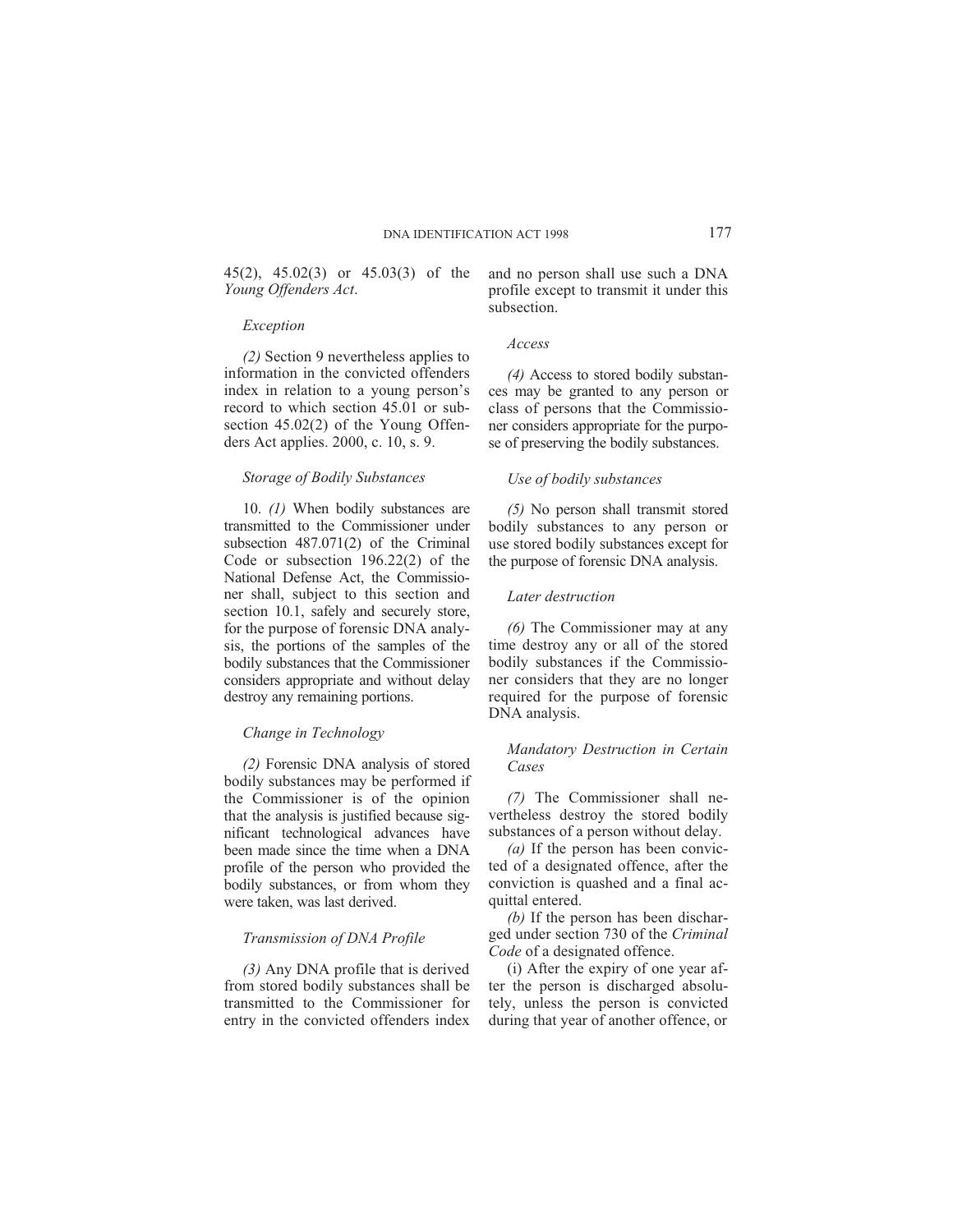*(ii)* After the expiry of three years after the person is discharged conditionally, unless the person is convicted during those three years of another offence.

*(c)* to (*e*) [Repealed, 2000, c. 10, s. 10].

# *Where Pardon Granted*

*(8)* Despite anything in this section, stored bodily substances of a person in respect of whom a pardon, within the meaning of section 2 of the *Criminal Records Act*, is in effect shall be kept separate and apart from other stored bodily substances, and no such bodily substance shall be used for forensic DNA analysis, nor shall the existence of such a bodily substance be communicated to any person. 1998, c. 37, s. 10; 2000, c. 10, s. 10.

# *Young Offenders, Destruction of Bodily Substances*

10.1. *(1)* The Commissioner shall, without delay, destroy stored bodily substances of a young person who has been found guilty of a designated offence under the *Young Offenders Act* when the last part of the record in relation to the same offence is required to be destroyed under subsection 45(2), 45.02(3) or 45.03(3) of the *Young Offenders Act*.

# *Exception*

*(2)* Subsections 10(6) and (7) nevertheless apply to the destruction of stored bodily substances of a young person relating to a record to which section 45.01 or subsection 45.02(2) of the *Young Offenders Act* applies. 2000, c. 10, s. 11.

## *Offence*

11. Every person who contravenes subsection  $6(6)$  or  $(7)$ , section 8 or subsection  $10(3)$  or  $(5)$ .

*(a)* Is guilty of an indictable offence and liable to imprisonment for a term not exceeding two years; or

*(b)* Is guilty of an offence punishable on summary conviction and liable to a fine not exceeding \$2,000 or to imprisonment for a term not exceeding six months, or to both.

## *Regulations*

12. The Governor in Council may make regulations for carrying out the purposes and provisions of this Act.

## *Review of Act*

*Review of Act by Parliamentary Committee*

13. Within five years after this Act comes into force, a review of the provisions and operation of this Act shall be undertaken by any committee of the Senate, of the House of Commons or of both Houses of Parliament that is designated or established for that purpose. <sup>2</sup>

<sup>&</sup>lt;sup>2</sup> Note: sections 2, 3 and 12 in force may 8, 2000, see SI/2000-37; sections 1, 4 to 11 and 13 to 25 in force june 30, 2000, *see* SI/2000-60. 1998, c. 37, s. 13; 2000, c. 10, s. 12.